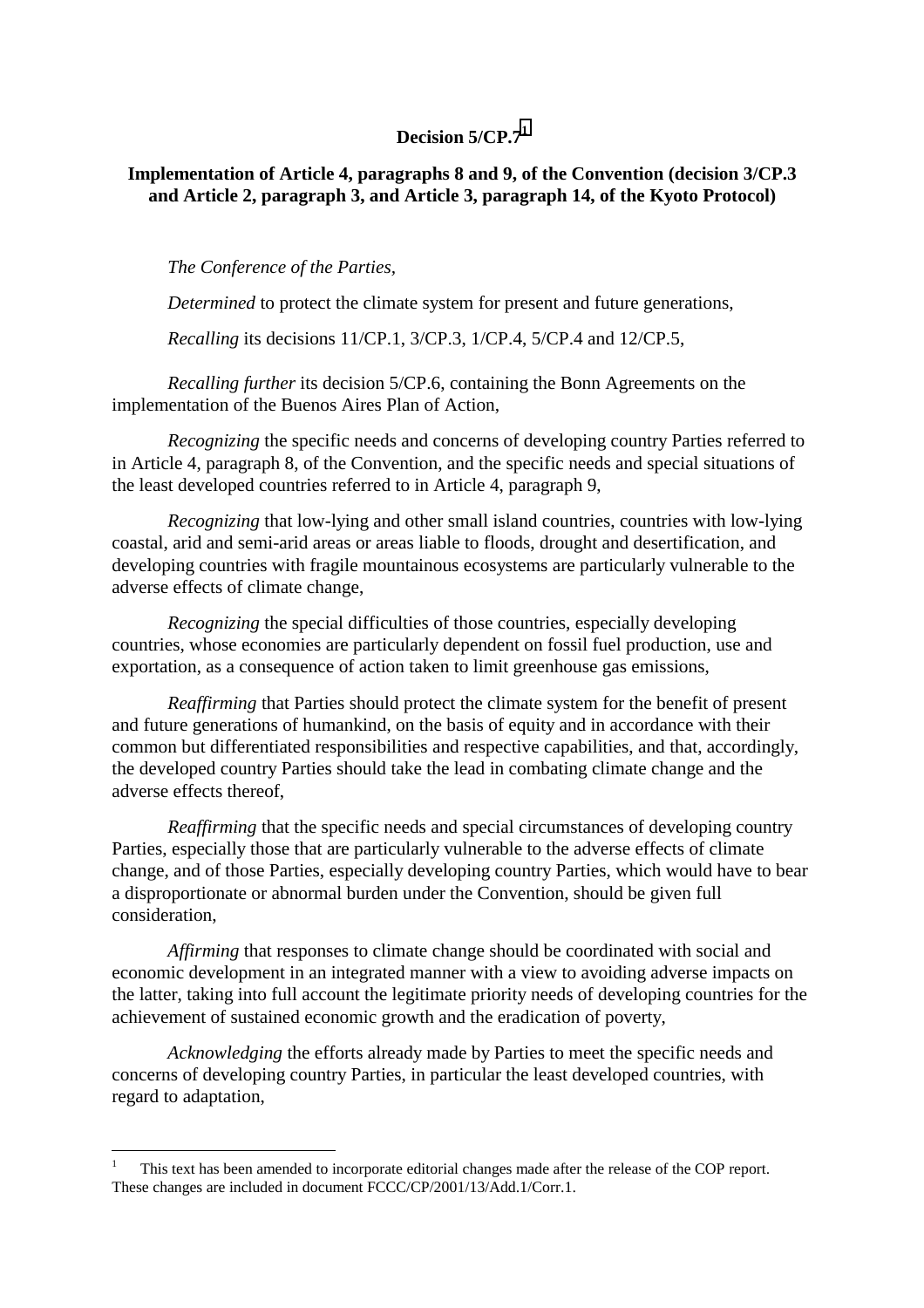*Acknowledging* the need to sensitize policy makers and the general public in Parties not included in Annex I to the Convention to climate change and its effects, in accordance with Article 6(a) of the Convention,

Having considered the report,<sup>2</sup> in two parts, on the two workshops referred to in decision 12/CP.5,

*Noting* the many persistent uncertainties highlighted by those workshops, particularly with regard to the impact of response measures,

*Insisting* that the extent to which developing country Parties will effectively implement their commitments will depend on the effective implementation by the developed country Parties of their commitments relating to financial resources and transfer of technology and will also take fully into account that economic and social development and poverty eradication are the first and overriding priorities of the developing country Parties,

*Acknowledging* that the impact of the implementation of response measures will differ significantly from country to country, depending on each country's unique national circumstances, including the structure of its economy, trade and investment, natural resource endowment, social system, legal regime and population growth rate,

*Recognizing* that the least developed country Parties are among the most vulnerable to the adverse effects of climate change, and in particular that widespread poverty limits their adaptive capacity,

*Acknowledging* that the human, infrastructural and economic conditions of the least developed countries severely limit their capacities to participate effectively in the climate change process,

*Noting* that many of the least developed country Parties do not have the capacity to prepare and submit national communications in the foreseeable future,

# **I. ADVERSE EFFECTS OF CLIMATE CHANGE**

1. *Asserts* the importance of a country-driven approach that allows developing country Parties to pursue the specific activities most appropriate to their unique national circumstances;

2. *Insists* that action related to adaptation follow an assessment and evaluation process, based on national communications and/or other relevant information, so as to prevent maladaptation and to ensure that adaptation actions are environmentally sound and will produce real benefits in support of sustainable development;

3. *Encourages* Parties not included in Annex I to the Convention (non-Annex I Parties) to provide information, including in their national communications, and/or any other relevant information sources, on their specific needs and concerns arising from the adverse effects of climate change;

4. *Stresses* the need for Parties included in Annex II to the Convention (Annex II Parties) to provide detailed information, including in their national communications, on support

 $\frac{1}{2}$ FCCC/SB/2000/2.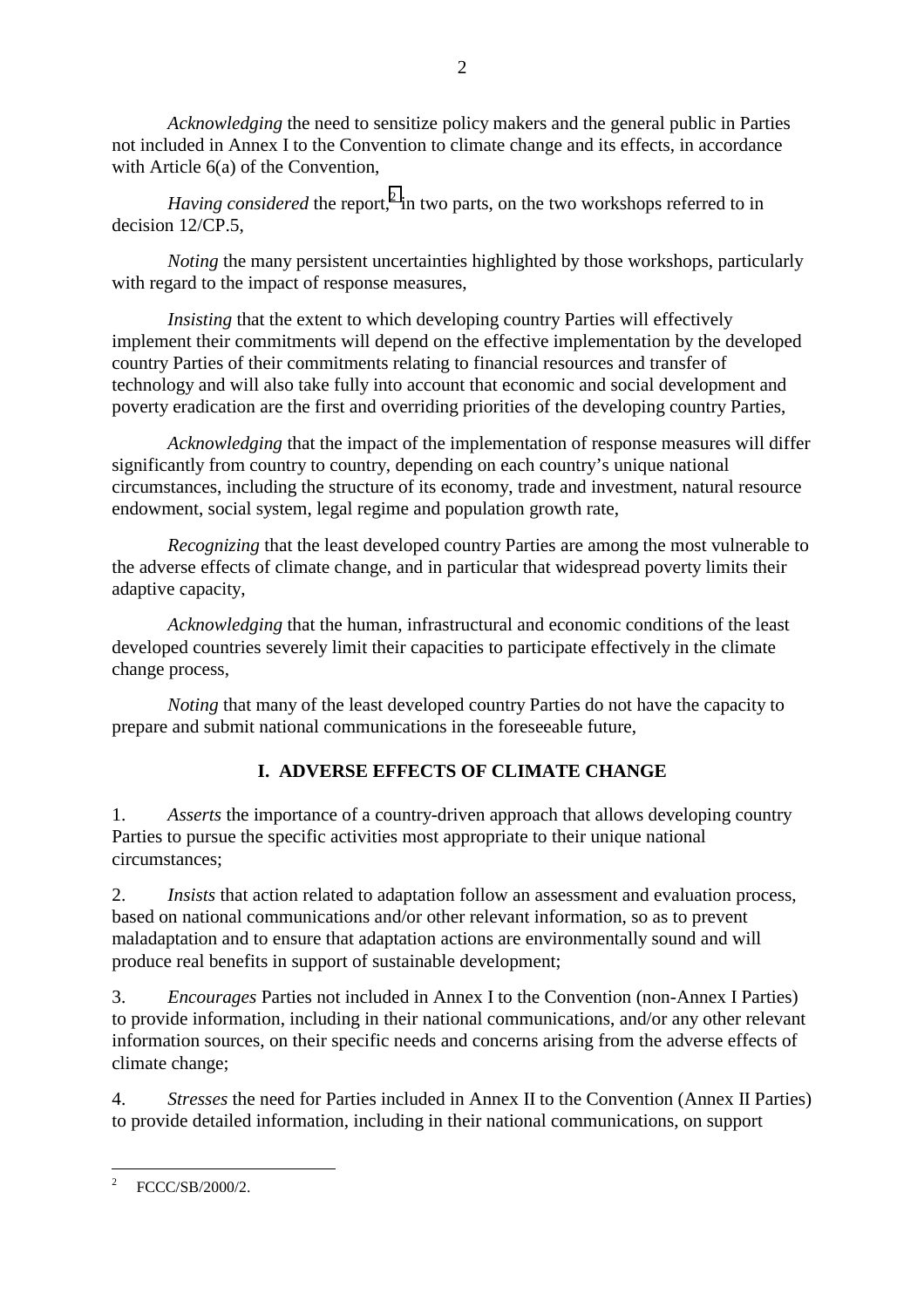programmes to meet the specific needs and circumstances of developing country Parties arising from the adverse effects of climate change;

5. *Encourages* Parties to exchange information on their experience regarding the adverse effects of climate change and on measures to meet their needs arising from these adverse effects;

6. *Underlines* the importance of the ongoing work of the secretariat in compiling and disseminating information on methods and tools for evaluating impacts and adaptation strategies;

7. *Decides* that the implementation of the following activities shall be supported through the Global Environment Facility (in accordance with decision 6/CP.7) and other bilateral and multilateral sources:

- (a) Information and methodologies:
	- (i) Improving data collection and information gathering, as well as their analysis, interpretation and dissemination to end-users;
	- (ii) Integrating climate change considerations into sustainable development planning;
	- (iii) Providing training in specialized fields relevant to adaptation such as climate and hydroclimate studies, geographical information systems, environmental impact assessment, modelling, integrated coastal zone management, soil and water conservation and soil restoration;
	- (iv) Strengthening existing and, where needed, establishing national and regional systematic observation and monitoring networks (sea-level rise, climate and hydrological monitoring stations, fire hazards, land degradation, floods, cyclones and droughts);
	- (v) Strengthening existing and, where needed, establishing national and regional centres and institutions for the provision of research, training, education and scientific and technical support in specialized fields relevant to climate change, utilizing information technology as much as possible;
	- (vi) Strengthening existing and, where needed, establishing national and regional research programmes on climate variability and climate change, oriented towards improving knowledge of the climate system at the regional level, and creating national and regional scientific capability;
	- (vii) Supporting education and training in, and public awareness of, climate change related issues, for example through workshops and information dissemination;
- (b) Vulnerability and adaptation:
	- (i) Supporting enabling activities for vulnerability and adaptation assessment;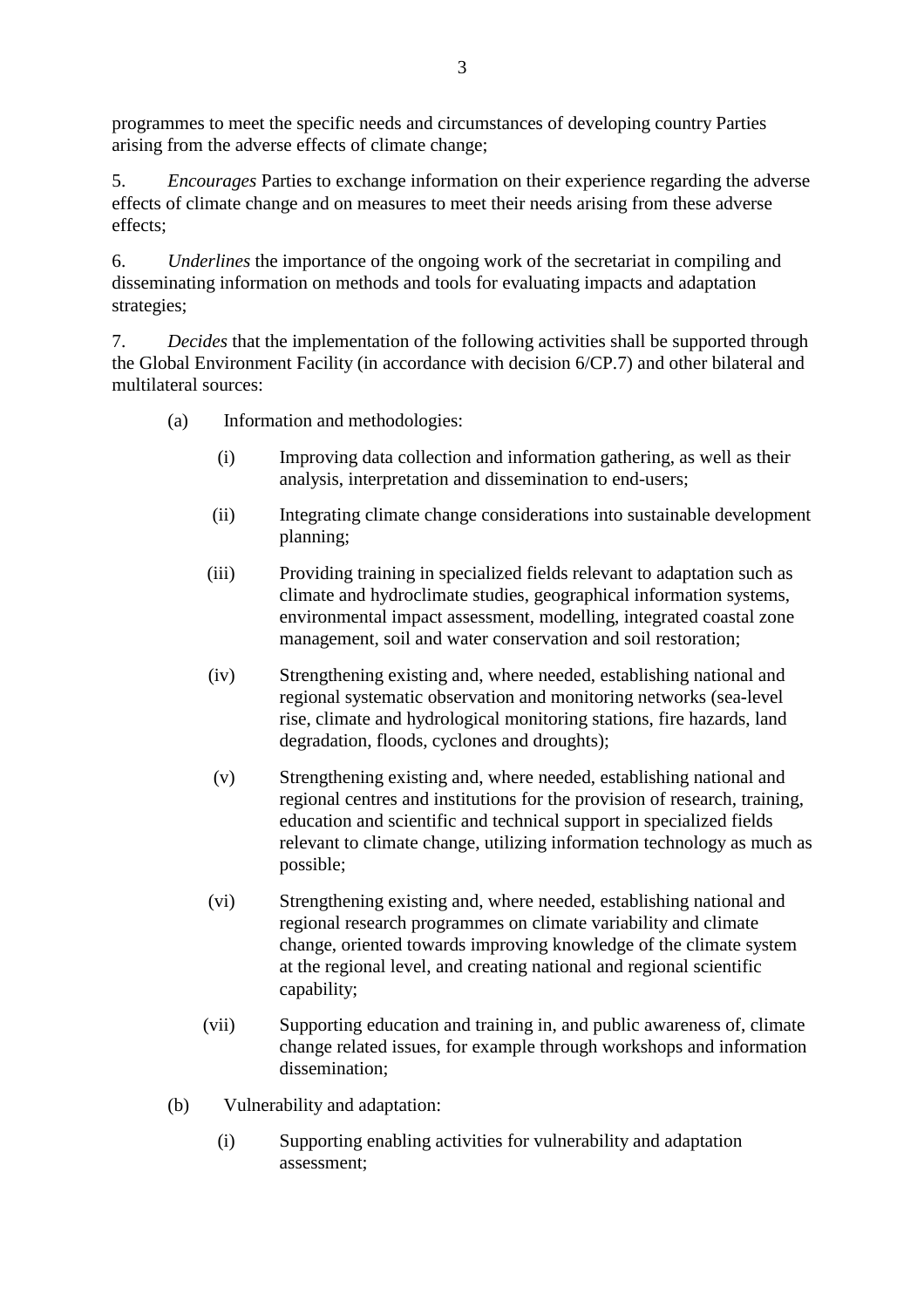- (ii) Enhancing technical training for integrated climate change impact and vulnerability and adaptation assessments across all relevant sectors, and environmental management related to climate change;
- (iii) Enhancing capacity, including institutional capacity, to integrate adaptation into sustainable development programmes;
- (iv) Promoting the transfer of adaptation technologies;
- (v) Establishing pilot or demonstration projects to show how adaptation planning and assessment can be practically translated into projects that will provide real benefits, and may be integrated into national policy and sustainable development planning, on the basis of information provided in the national communications from non-Annex I Parties and/or other relevant sources, and of the staged approach endorsed by the Conference of the Parties in its decision 11/CP.1;
- (vi) Supporting capacity building, including institutional capacity, for preventive measures, planning, preparedness of disasters relating to climate change, including contingency planning, in particular, for droughts and floods in areas prone to extreme weather events;
- (vii) Strengthening existing and, where needed, establishing early warning systems for extreme weather events in an integrated and interdisciplinary manner to assist developing country Parties, in particular those most vulnerable to climate change;

8. *Decides* that the implementation of the following activities shall be supported through the special climate change fund (in accordance with decision 7/CP.7) and/or the adaptation fund (in accordance with decision 10/CP.7), and other bilateral and multilateral sources:

(a) Starting to implement adaptation activities promptly where sufficient information is available to warrant such activities, *inter alia*, in the areas of water resources management, land management, agriculture, health, infrastructure development, fragile ecosystems, including mountainous ecosystems, and integrated coastal zone management;

(b) Improving the monitoring of diseases and vectors affected by climate change, and related forecasting and early-warning systems, and in this context improving disease control and prevention;

(c) Supporting capacity building, including institutional capacity, for preventive measures, planning, preparedness and management of disasters relating to climate change, including contingency planning, in particular, for droughts and floods in areas prone to extreme weather events;

(d) Strengthening existing and, where needed, establishing national and regional centres and information networks for rapid response to extreme weather events, utilizing information technology as much as possible;

9. *Decides* to consider, at its eighth session, the implementation of insurance-related actions to meet the specific needs and concerns of developing country Parties arising from the adverse effects of climate change, based on the outcome of the workshops referred to in paragraphs 34 and 35 below;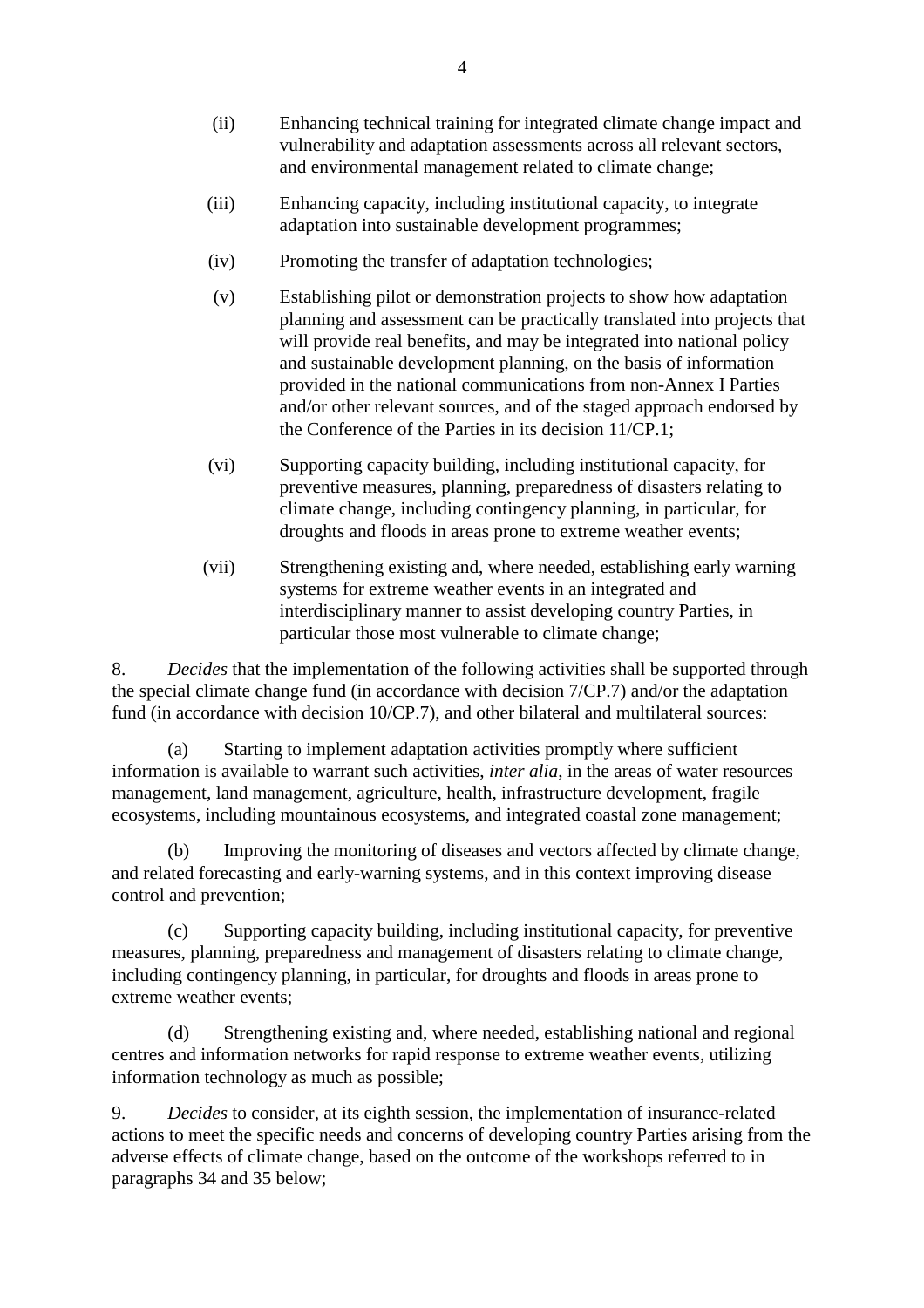10. *Requests* the Subsidiary Body for Scientific and Technological Advice and the Subsidiary Body for Implementation to review, at their subsequent sessions, the progress of the above-mentioned activities and make recommendations thereon to the Conference of the Parties at its eighth session;

### **II. IMPLEMENTATION OF ARTICLE 4, PARAGRAPH 9, OF THE CONVENTION**

11. *Decides* to establish a work programme for the implementation of Article 4, paragraph 9, of the Convention, which would include activities covered under paragraphs 14 to 16 below, as well as the following:

(a) Strengthening existing and, where needed, establishing, national climate change secretariats and/or focal points to enable the effective implementation of the Convention and the Kyoto Protocol, in the least developed country Parties;

(b) Providing training, on an ongoing basis, in negotiating skills and language, where needed, to develop the capacity of negotiators from the least developed countries to participate effectively in the climate change process;

(c) Supporting the preparation of national adaptation programmes of action;

12. *Decides* that a least developed countries fund shall be established (in accordance with decision 7/CP.7), to be operated by an entity entrusted with the operation of the financial mechanism, under the guidance of the Conference of the Parties, to support the work programme for the least developed countries. This work programme shall include*, inter alia*, the preparation and implementation of national adaptation programmes of action;

13. *Invites* Annex II Parties to contribute financially to the programme mentioned in paragraph 11 above;

14. *Invites* Annex II Parties to support least developed country Parties for the following activities:

(a) Promotion of public awareness programmes to ensure the dissemination of information on climate change issues;

(b) Development and transfer of technology, particularly adaptation technology (in accordance with decision 4/CP.7);

(c) Strengthening of the capacity of meteorological and hydrological services to collect, analyse, interpret and disseminate weather and climate information to support implementation of national adaptation programmes of action;

15. *Decides* that support be provided for the development, by the least developed countries, of national adaptation programmes of action which will serve as a simplified and direct channel of communication of information relating to the vulnerabilities and adaptation needs of the least developed countries; the information contained in national adaptation programmes of action may constitute the first step in the preparation of initial national communications;

16. Decides to consider, at its current session, the establishment of a least developed country group of experts, including its terms of reference, taking into account geographical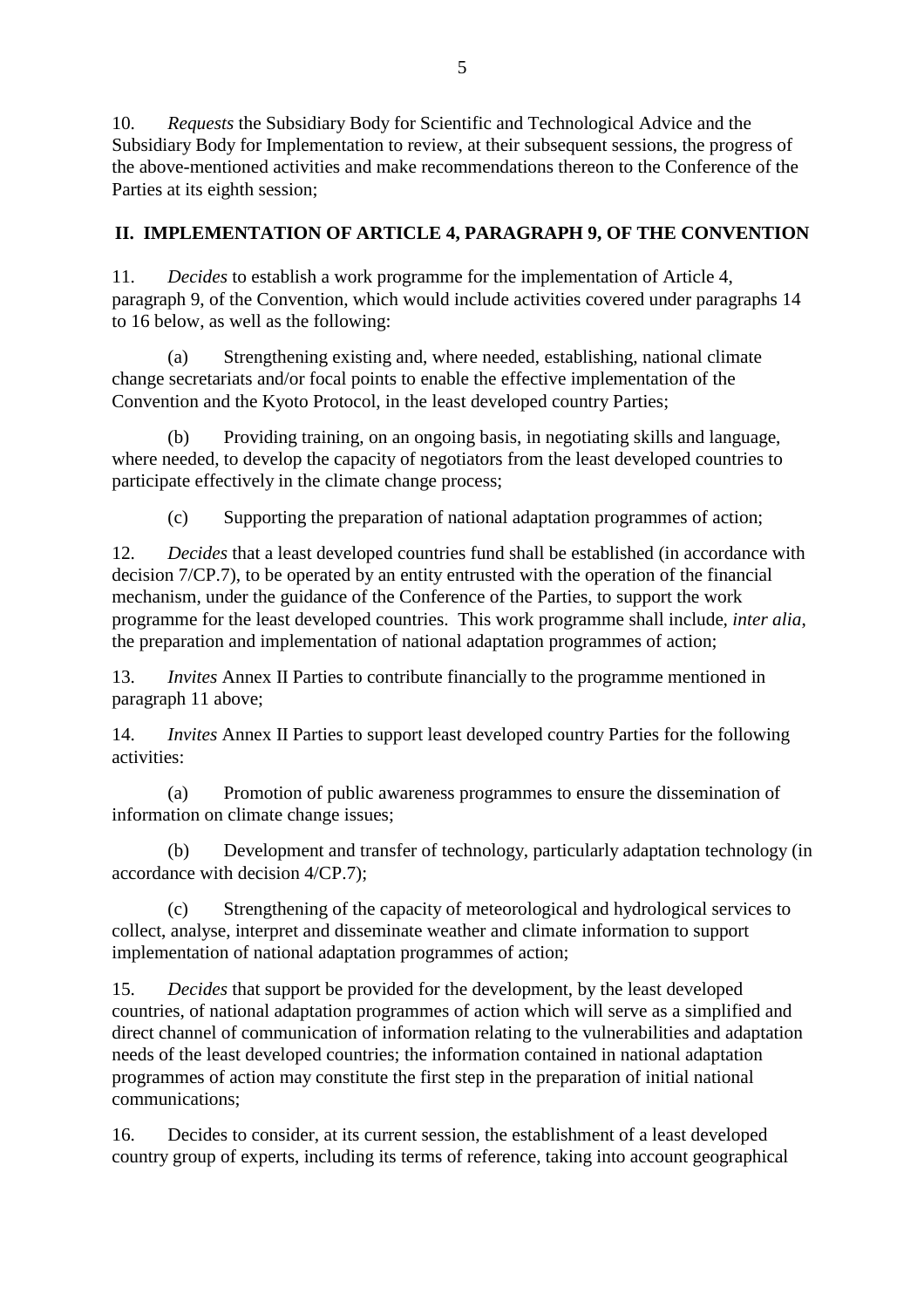balance, as well as the above-mentioned consideration of the terms of reference of the Consultative Group of Experts;

17. Decides to assess, at its current session, the status of implementation of Article 4, paragraph 9, of the Convention and to consider further action thereon;

## **III. IMPACT OF THE IMPLEMENTATION OF RESPONSE MEASURES**

18. *Stresses* that Parties should take action consistent with the provisions of the Convention;

19. *Decides* that the implementation of the activities included in paragraphs 22 to 29 below shall be supported through the Global Environment Facility (in accordance with decision 6/CP.7), the special climate change fund (in accordance with decision 7/CP.7), and other bilateral and multilateral sources:

20. *Encourages* non-Annex I Parties to provide information, in their national communications and/or other relevant reports, on their specific needs and concerns arising from the impact of the implementation of response measures;

21. *Requests* Annex II Parties to provide detailed information, in their national communications and/or any other relevant reports, on their existing and planned support programmes to meet the specific needs and concerns of developing country Parties arising from the impact of the implementation of response measures;

22. *Encourages* Annex I and non-Annex I Parties to cooperate in creating favourable conditions for investment in sectors where such investment can contribute to economic diversification;

23. *Requests* Annex II Parties to assist developing countries, in particular those most vulnerable to the impact of the implementation of response measures, in meeting their capacity-building needs for the implementation of programmes which address these impacts;

24. *Urges* Parties to consider appropriate technological options in addressing the impact of response measures, consistent with national priorities and indigenous resources;

25. *Encourages* Parties to cooperate in the technological development of non-energy uses of fossil fuels, and requests Annex II Parties to support developing country Parties to this end;

26. *Encourages* Parties to cooperate in the development, diffusion and transfer of less greenhouse gas-emitting advanced fossil-fuel technologies, and/or technologies relating to fossil fuels, that capture and store greenhouse gases, and requests Annex II Parties to facilitate the participation of the least developed countries and other non-Annex I Parties in this effort;

27. *Urges* Annex II Parties to provide financial and technological support for strengthening the capacity of developing country Parties identified in Article 4, paragraphs 8 and 9, of the Convention for improving efficiency in upstream and downstream activities relating to fossil fuels, taking into consideration the need to improve the environmental efficiency of these activities;

28. *Encourages* Annex II Parties to promote investment in, and to support and cooperate with, developing country Parties in the development, production, distribution and transport of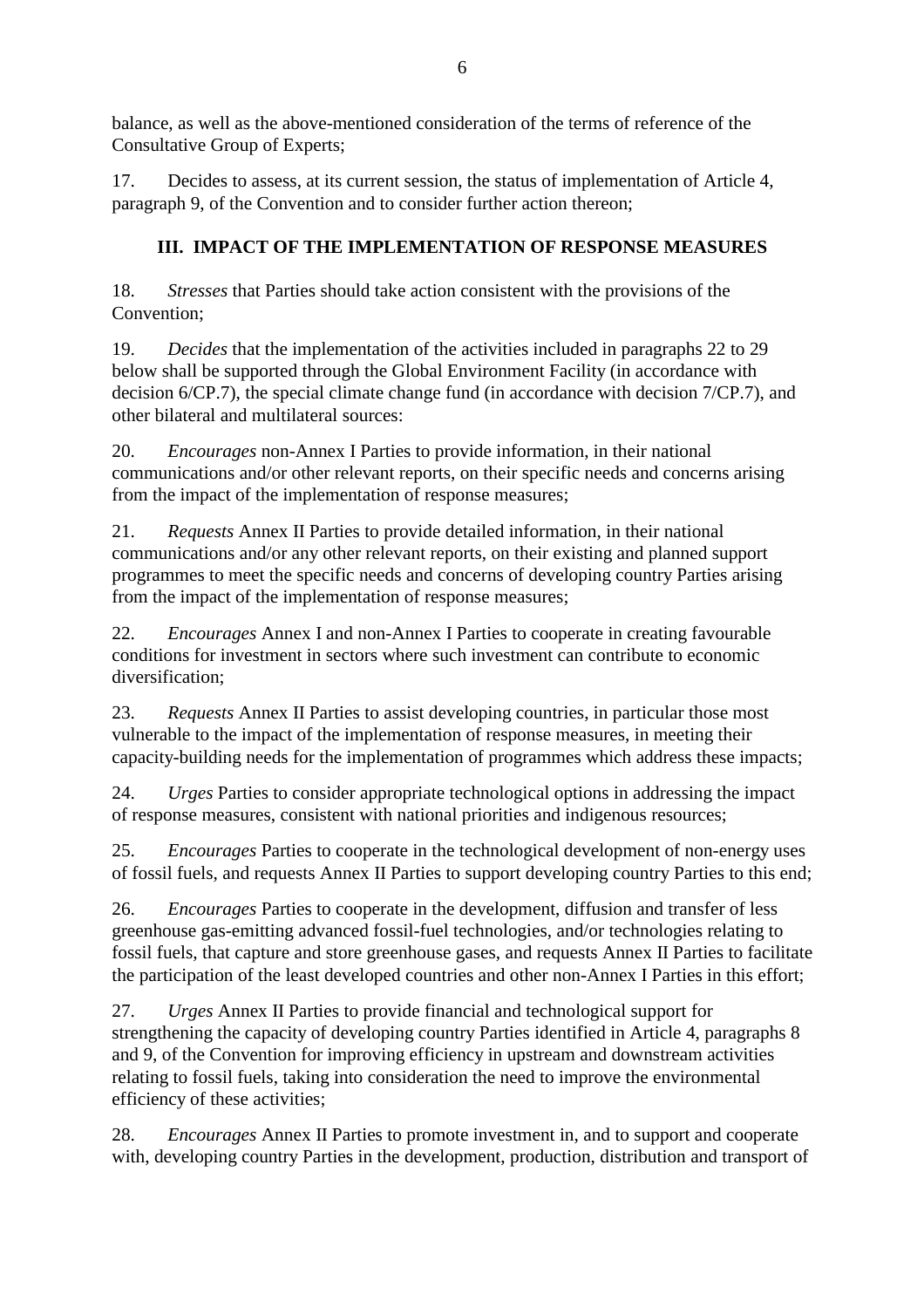indigenous, less greenhouse gas-emitting, environmentally sound,  $3$  energy sources, including natural gas, according to the national circumstances of each of these Parties;

29. *Urges* Annex II Parties to provide support for research into, and the development and use of, renewable energy, including solar and wind energy, in developing country Parties;

30. *Decides* to consider, at its eighth session, the implementation of insurance-related actions to meet the specific needs and concerns of developing country Parties arising from the impact of the implementation of response measures, based on the outcome of the workshops referred to in paragraphs 34 and 35 below;

31. *Requests* the Subsidiary Body for Scientific and Technological Advice and the Subsidiary Body for Implementation to consider, at their subsequent sessions, the response by Parties to the actions listed in paragraphs 22 to 29 above;

## **IV. FURTHER MULTILATERAL WORK RELATING TO ISSUES UNDER ARTICLE 4, PARAGRAPHS 8 AND 9 OF THE CONVENTION**

32. *Requests* the secretariat to organize regional workshops in order to facilitate information exchange and integrated assessments, including for adaptation;

33. *Requests* the secretariat to organize a workshop, before the eighth session of the Conference of the Parties, on the status of modelling activities to assess the adverse effects of climate change and the impact of response measures already implemented on individual developing country Parties, including on how to enhance the participation of developing country experts in such efforts, and to report the results of this workshop to the Conference of the Parties at its eighth session. The terms of reference of this workshop will include assessments on approaches to minimize the adverse effects of response measures on developing countries;

34. *Requests* the secretariat to organize a workshop, to be held immediately before the workshop referred to in paragraph 35 below, and before the eighth session of the Conference of the Parties, on insurance and risk assessment in the context of climate change and extreme weather events, and to report the results of this workshop to the Conference of the Parties at its eighth session;

35. *Requests* the secretariat to organize a workshop, to be held immediately after the workshop referred to in paragraph 34 above, and before the eighth session of the Conference of the Parties, on insurance-related actions to address the specific needs and concerns of developing country Parties arising from the adverse effects of climate change and from the impact of the implementation of response measures, and to report the results of this workshop to the Conference of the Parties at its eighth session;

36. *Requests* the secretariat to organize a workshop, before the ninth session of the Conference of the Parties, on possible synergies and joint action with the other multilateral environmental conventions and agreements, such as the United Nations Convention to Combat Desertification, and to report the results of this workshop to the Conference of the Parties at its ninth session;

 $\overline{a}$ 3 Throughout this decision, the term "environmentally sound" means "environmentally safe and sound" (Source: Agenda 21, chapter 1).